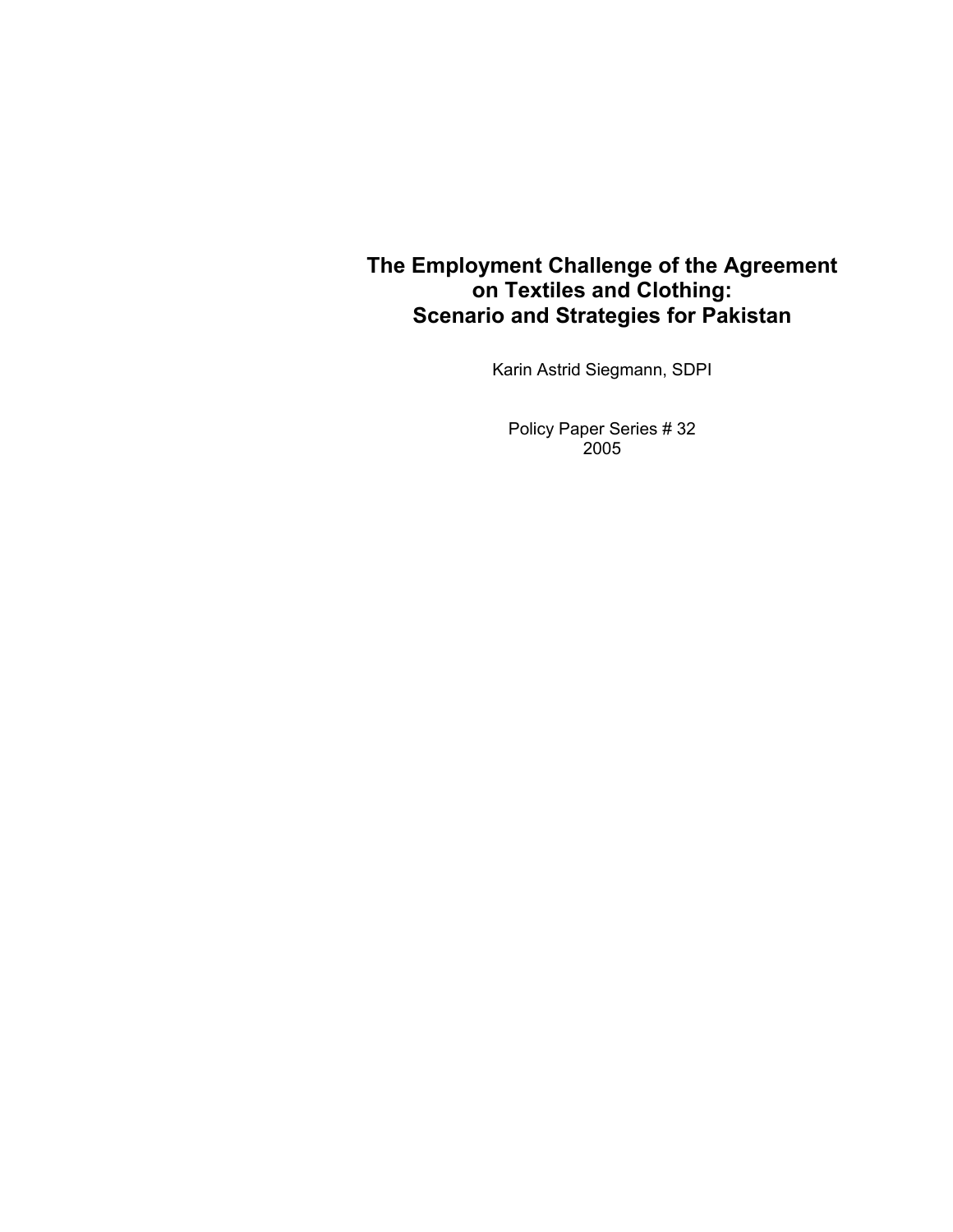All rights reserved. No part of this paper may be reproduced or transmitted in any form or by any means, electronic or mechanical, including photocopying, recording or information storage and retrieval system, without prior written permission of the publisher.

A publication of the Sustainable Development Policy Institute (SDPI).

*The opinions expressed in the papers are solely those of the authors, and publishing them does not in any way constitute an endorsement of the opinion by SDPI.* 

Sustainable Development Policy Institute is an independent, non-profit research institute on sustainable development.

© 2005 by the Sustainable Development Policy Institute

Mailing Address: PO Box 2342, Islamabad, Pakistan. Telephone ++ (92-51) 2278134, 2278136, 2277146, 2270674-76 Fax ++(92-51) 2278135, URL: www.sdpi.org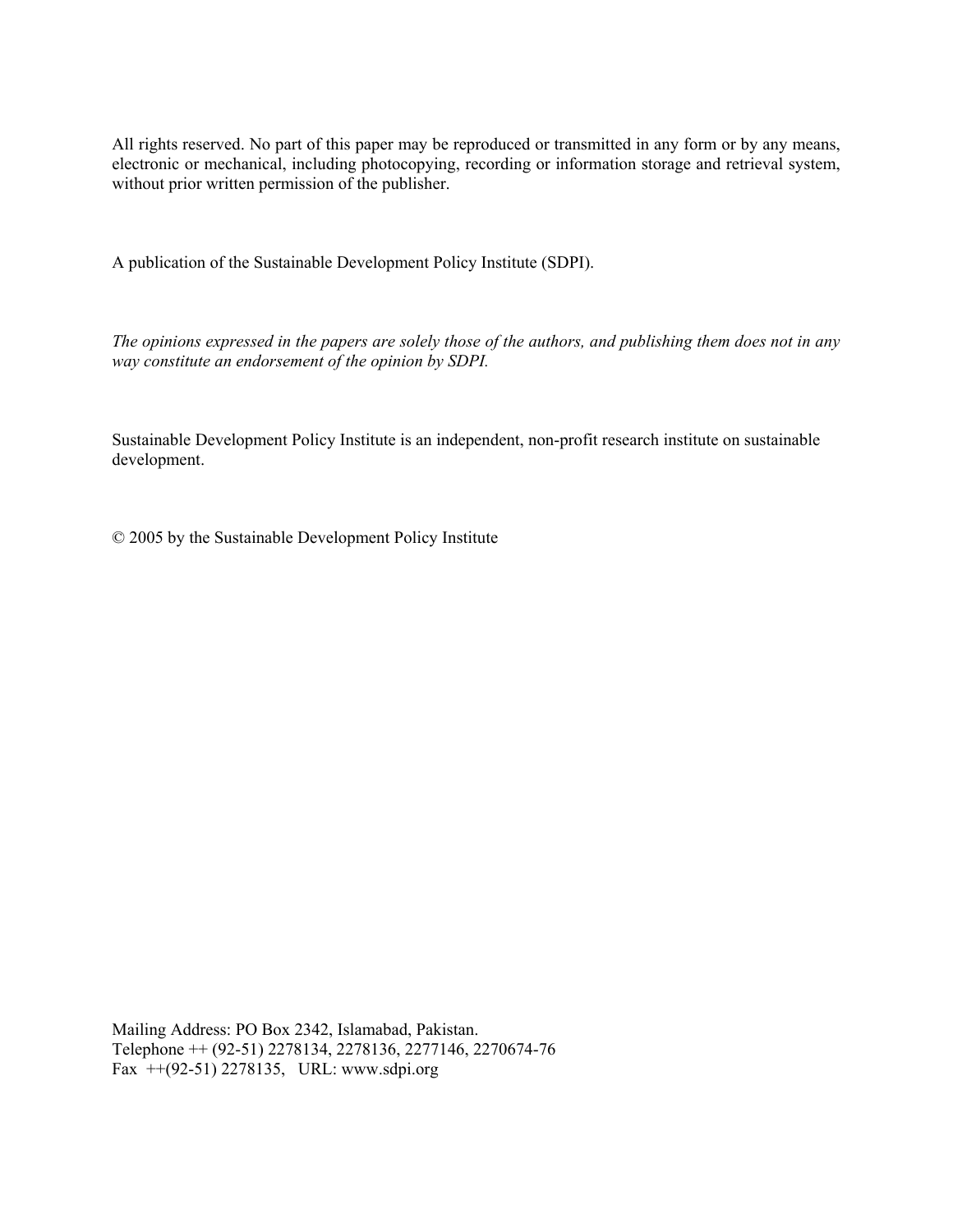## **Table of Contents**

| 1. | The Employment Challenge of the Agreement on Textiles and Clothing          |  |
|----|-----------------------------------------------------------------------------|--|
| 2. |                                                                             |  |
| 3. |                                                                             |  |
| 4. | The Global Picture: Employment Losses Likely Result of ATC Expiry  4        |  |
| 5. | The Pakistani Perspective: Potential Employment Impact of the ATC Expiry  5 |  |
| 6. |                                                                             |  |
| 7. |                                                                             |  |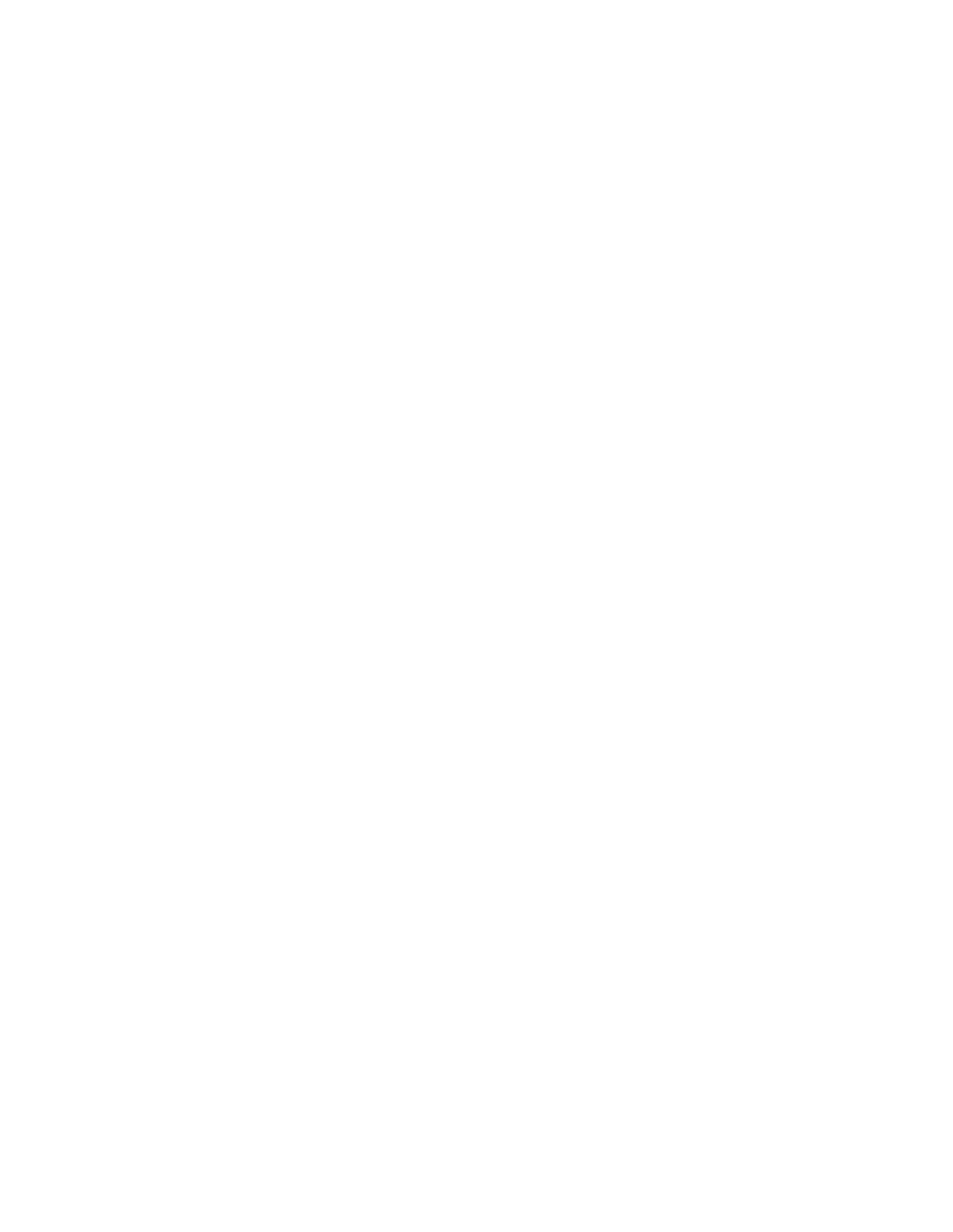The Sustainable Development Policy Institute is an independent, non-profit, non-government policy research institute, meant to provide expert advice to the government (at all levels), public interest and political organizations, and the mass media. It is administered by an independent Board of Governors.

#### **Board of Governors:**

Mr. Shamsul Mulk **Chairman of the Board** 

Mr. Karamat Ali Director, PILER

Mr. H. U. Baig Chairman, KASB Leasing Ltd.

Dr. Masuma Hasan

Dr. Pervez Hoodbhoy Professor, Quaid-i-Azam University

Dr. Hamida Khuhro Member, Sindh Provincial Assembly

Mr. Sikandar Hayat Jamali

Mr. Abdul Latif Rao Country Representative, IUCN - Pakistan

Mr. Malik Muhammad Saeed Khan Member, Planning Commission

Dr. Zeba Sathar Deputy Country Representative, Population Council

Dr. Pervez Tahir Chief Economist, Planning Commission

Dr. Nasim Ashraf Minister of State and Chairman of National Commission on Human Development

Justice (Retd.) Majida Rizvi

Dr. Saba Khattak *Executive Director, SDPI* 

In the Policy Paper series, the SDPI publishes unsolicited policy advice on practical policy issues in the sphere of development. The papers are written by SDPI's regular or affiliated staff and are meant to provide clear-cut policy outlines which would promote just and sustainable development.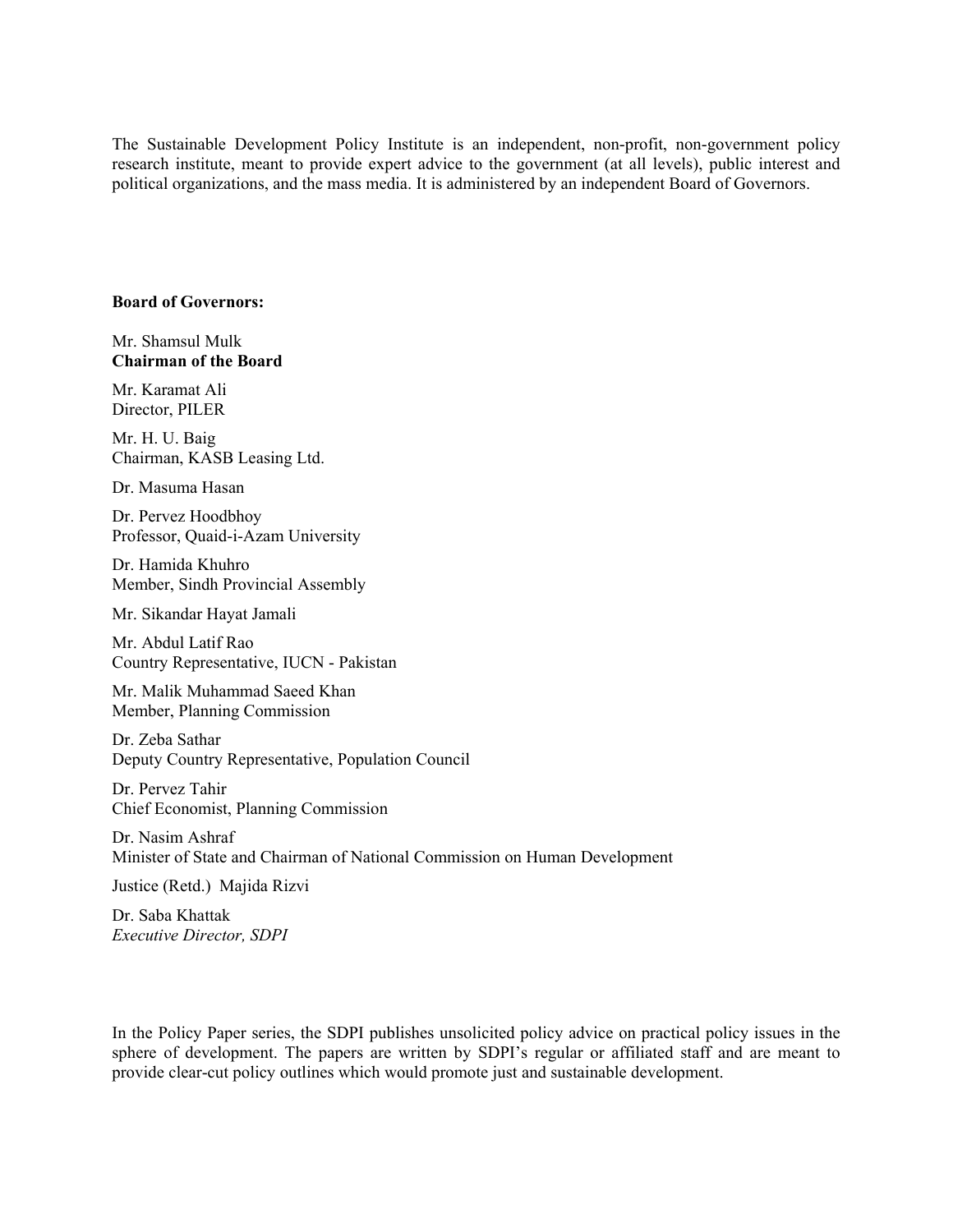### **Abbreviations**

| All Pakistan Textile Mills Association                         |
|----------------------------------------------------------------|
| Agreement on Textiles and Clothing                             |
| European Union                                                 |
| Friedrich-Ebert-Stiftung                                       |
| gross domestic product                                         |
| International Centre for Trade and Sustainable Development     |
| International Labour Organization                              |
| International Textile, Garment and Leather Workers' Federation |
| least developed country                                        |
| Multi-Fibre Arrangement                                        |
| non-governmental organisation                                  |
| Organisation for Economic Co-operation and Development         |
| research and development                                       |
| Sustainable Development Policy Institute                       |
| textile and clothing                                           |
| United Nations Conference on Trade and Development             |
| United Nations Development Programme                           |
| United States International Trade Commission                   |
| World Trade Organization                                       |
|                                                                |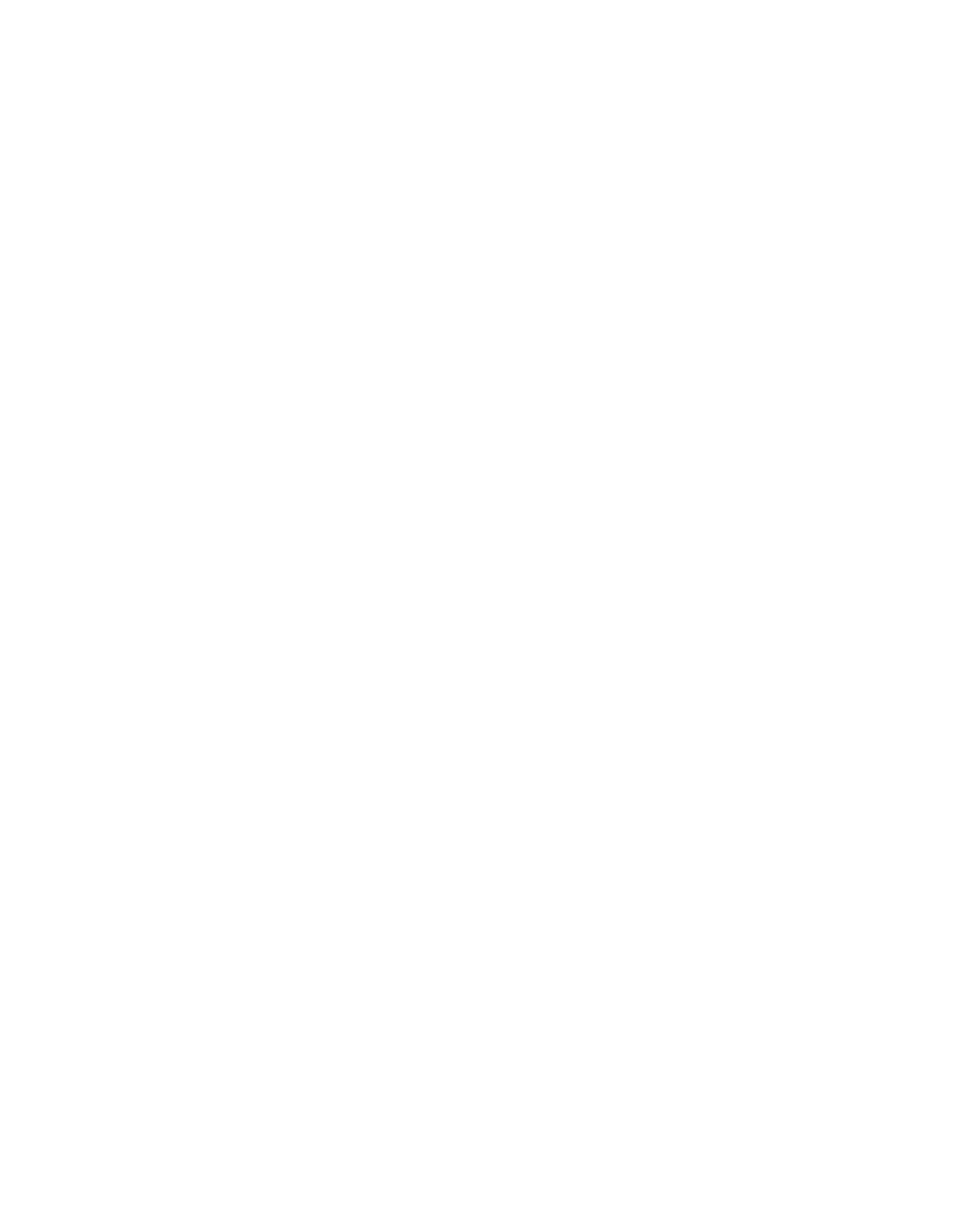# **The Employment Challenge of the Agreement on Textiles and Clothing: Scenario and Strategies for Pakistan**

Karin Astrid Siegmann

#### **Abstract**

*In January 2005, the quota system for imports of textiles and clothing was phased out and gave way to more liberalized global trade in textiles and clothing. The T&C industry is Pakistan's main export engine. It is also a major industrial employer, and one of the few sectors that provide paid employment to female workers.* 

*The policy paper highlights the potentially negative impact of the phase out of the textile quota regime on employment-intensive garment production in Pakistan. This sub-sector also provides most employment for women workers. It demands mitigation of the expected social costs, for example, through skill upgrading, consistent implementation of existing labor laws and their extension to informal sector workers, as well as proactive policies that link Pakistani garments' market access abroad with special regard for working conditions at home.*

#### **1. The Employment Challenge of the Agreement on Textiles and Clothing**

"The expiration of textile and clothing quotas in January 2005 will exacerbate disruption in the global marketplace. This will lead to a catastrophic transfer of wealth and the loss of at least 30 million direct jobs, mostly in developing and least developed countries. The heaviest burden will fall on women, who represent the majority of employment in this sector."

*(Global Alliance for Fair Trade in Textiles and Clothing, 2004)* 

In January 2005, the quota system for imports of textiles and clothing was phased out, giving way to more liberalized global trade in textiles and clothing<sup>1</sup>. The Multi-Fibre Arrangement (MFA), established in 1974, defined quotas for textile imports that were to be gradually phased out under the Agreement on Textiles and Clothing (ATC), launched under the World Trade Organization (WTO) in 1995. The above quotation summarizes some of the main concerns regarding the ATC expiry. It is the employment intensity of the textile and clothing  $(T\&C)$  industry in the developing countries - particularly involving female workers – that makes the running out of the quota regime in January 2005 a hotly debated issue for human development.

The T&C sector is Pakistan's biggest exporter and its largest industrial employer. It is, therefore, highly relevant to explore the implications of the ATC expiry for Pakistan, and develop strategies how to mitigate potentially adverse employment effects.

 $\overline{a}$ 1 Textiles are woven or knit fabric, made from natural or synthetic fibres, filaments or yarns, suitable for further processing into apparel (Oxfam International, 2004). Clothing relates to made-up articles, wholly or chiefly of textile materials, commonly to be worn on a human body.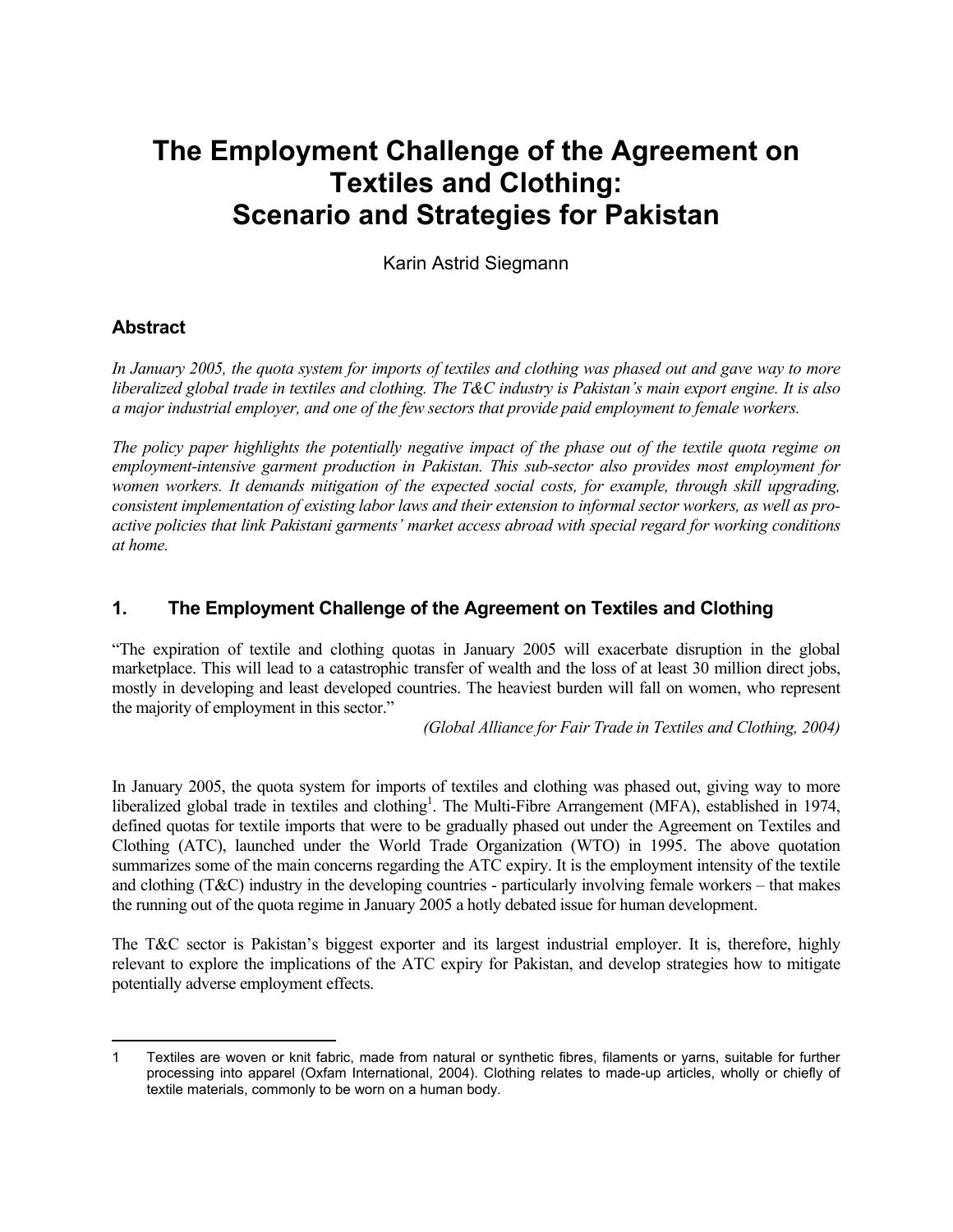The policy paper gives an overview of the employment relevance of the T&C industry globally, and particularly in Pakistan (sections 2 and 3). The likely global employment effect of the ATC expiry will be sketched in section 4. The probable gendered consequences of the end of the quota regime for Pakistan will be discussed in section 5. The final section suggests policy reactions to the employment challenge posed by the ATC.

#### **2. Global Employment Relevance of the Textile and Clothing Industry**

The labor-intensive production has been the main driving force of the export-oriented model in the developing countries during the past 20 years. The employment-intensive textile and clothing sector has been particularly the classical start-up industry for the developing countries to export on their own. The sector's low research and development (R&D) intensity favored the engagement of domestic companies. It means, even in a context where capital is scarce and sophisticated technology and skills are not available, T&C units can be established (UNCTAD, 2004; Joekes, 1995).

Overall, about 27 million workers are employed in the T&C industry globally. Whereas employment in the textiles sub-sector has stagnated around 16 million workers since 1980, clothing has grown considerably to a workforce of 11 million in 1998 (ILO, 2000).

Since the 1970s, a huge transfer of employment in the T&C industry has taken place from the industrialized to the developing countries, as can be gauged from Table 2.1.

|                |      | ີ    |                                          |          |                  |       |       |                   |          |
|----------------|------|------|------------------------------------------|----------|------------------|-------|-------|-------------------|----------|
| Industrialized |      |      |                                          |          | Developing       |       |       |                   |          |
| Countrv        | 1970 | 2000 | Difference                               | % change | Country          | 1970  | 1990  | <b>Difference</b> | % change |
| <b>Japan</b>   | 1713 | 576  | $-1137$                                  | -66      | China            | 3281  | 5270  | 1989              | 61       |
| ΙUS            | 227  | 1161 | $-1116$                                  | -49      | Bangladesh       | 131.7 | 679.7 | 548               | 416      |
| ΙUΚ            | 982  | 258  | $-724$                                   | -74      | Indonesia        | 146.7 | 637.7 | 491               | 335      |
| Germany        | 880  | 285  | $-595$                                   | -68      | <b>Sri Lanka</b> | 26.8  | 130.3 | 103.5             | 386      |
| France         | 816  | 241  | $-575$                                   | $-71$    | Malaysia         | 14.8  | 103.3 | 88.5              | 596      |
| Source:        |      |      | OECD (2005): Ferenschild and Wick (2004) |          |                  |       |       |                   |          |

Table 2.1: Employment gains and losses in the T&C industry (in thousands)

Source: OECD (2005); Ferenschild and Wick (2004) Note: \*Figure for 1980



30

11

The much lower labor costs in the developing countries was one factor triggering this transfer, along with the

production in the shadow of the quota regime of the MFA, which in 1995 was replaced by the ATC. Thus, the MFA, and later the ATC, originally designed to protect industrialized countries' employment facing damage from increasing imports, particularly from developing countries, also became a factor in transferring employment to them. Some countries, such as Bangladesh, managed to develop a T&C industry protected by the quota. In Nepal, the T&C industry grew as a direct result of quota constraints on Indian exports (UNDP, 2005).

Figure 2.1: Female workers in paid employment in the South Asian T&C industry (%)

Sources: Siegmann (2004); UNCTAD (2004); Shefali (2003)

Bangladesh Sri Lanka Nepal

The T&C sector absorbs a high share of female employment globally. Employment in T&C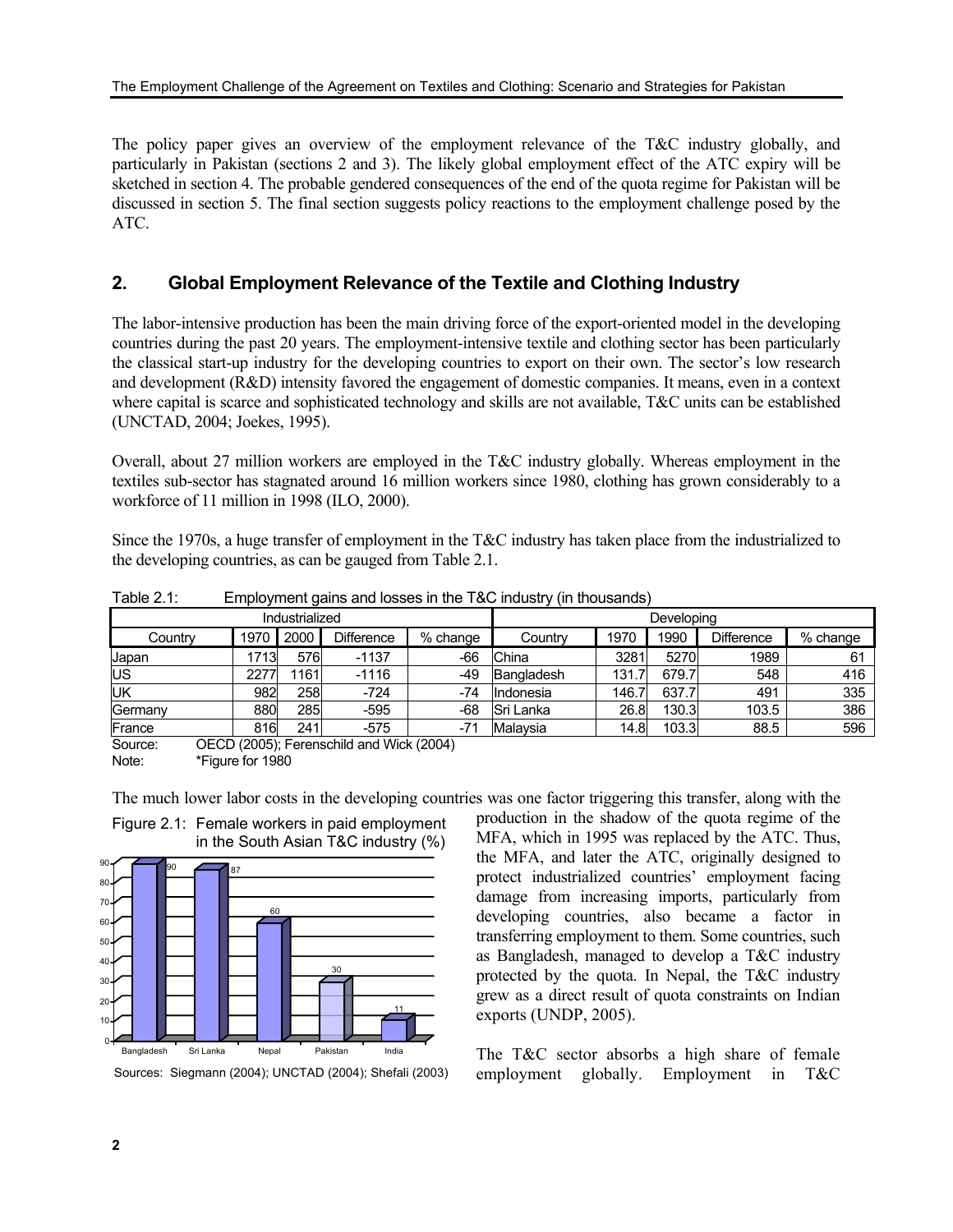accounts for almost one-fifth of the total world female labor force in manufacturing (Joekes, 1995). Overall, they represent 30% of the workforce in the textiles and 75% in the clothing sub-sectors, respectively (Ferenschild and Wick, 2004). This is mirrored in figure 2.1. Pakistan and India display a relatively low relative female employment in the industry due to a more significant textile, rather than the garment production, in the two countries. The feature will be discussed in more detail in the next section.

#### **3. Employment in the Pakistani Textile and Clothing Industry**

The large-scale textile and clothing sector now caters for 9% of Pakistan's gross domestic product (GDP), 46% of manufacturing activity, and 68% of export earnings (Ministry of Finance, 2004). The focus of Pakistan's T&C sector is on early stages of processing, i.e. ginning, spinning, and weaving. The number of apparel production units is estimated at about 5,000, (Ministry of Finance, 2003), mainly located in Karachi and Lahore. Roughly 80% of it is cottage industry (USITC, 2004).

Figure 3.1 illustrates that in international trade as well, the stress is on early stages of textile processing. Cotton fabrics and cotton yarn are the largest portions of Pakistani textile exports. Knitwear and made-ups also have a significant share in the export composition. This is reflected in the comparative performance of Pakistani T&C exports. The share of Pakistani cotton yarn in world trade is about 30%, and its portion of coarse cloth trade globally is 8%. However, the country's overall share in T&C exports is about one percent only due to the poor performance of the clothing sub-sector that creates a comparatively higher value-added (Federal Bureau of Statistics, 2004).



#### Figure 3.1: Major exports of cotton manufactures, 1995-2003 (USD million)

Pakistan's T&C industry employs 38% of industrial sector workers. According to estimates, the total workforce in the T&C industry, including informal employment, totalled 2.3 million in 2000 (Azam,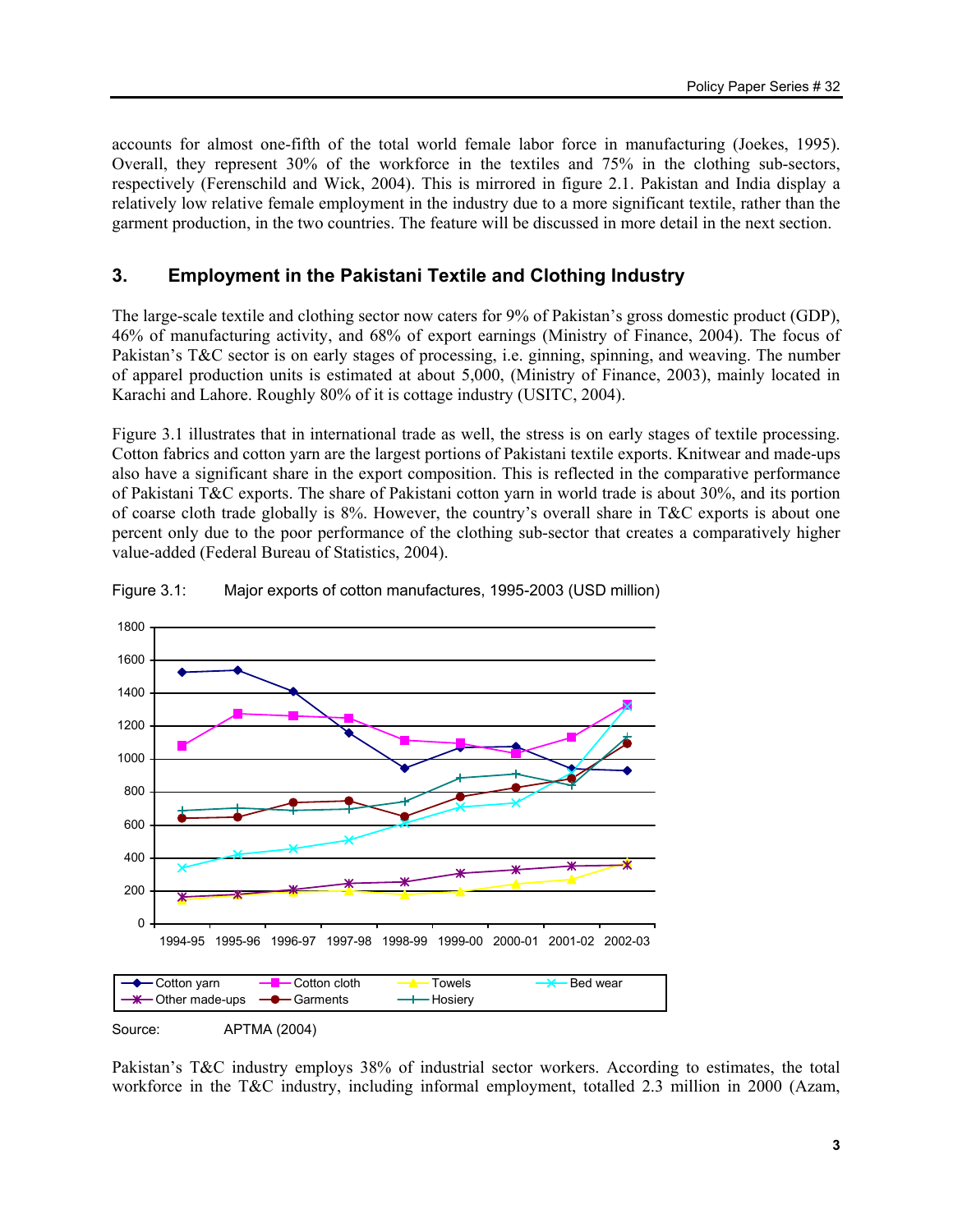2004). In the companies investigated during a survey conducted by the Sustainable Development Policy Institute (SDPI), the largest share of the workforce was employed in stitching. Another large portion of the workforce is employed in cottage weaving units (Siegmann, 2004).

The T&C industry is the largest employer of female workers in Pakistani manufacturing. An estimated 30% of the sector's workforce is female compared to a national average of 15% (Federal Bureau of Statistics, 2003). Relative female employment in stitching is considerably higher, ranging from 75% to 41% of the total workforce in the respective units. Employment in spinning, weaving, and processing was found to be exclusively male.

Due to social seclusion of women, commonly practised in Pakistan, female labor market participation is relatively low. Against this background, the strong representation of women in the T&C industry makes the ATC a gender equality issue – potentially impinging on one of the few sectors that provides paid employment to women in Pakistan.

Observers agree that the working conditions in Pakistan's T&C sector, particularly health and safety conditions need substantial improvement (Aslam Zafar and Miraj, 2004; Ghayur and Zar, 1993; Taj, no date). Typical health hazards include the cotton or yarn dust inhaled by workers in spinning, weaving, sizing, and knitting. These are male-dominated production units. It may lead to asthma, tuberculosis, whooping cough, and cancer (Taj, no date). The high noise level in the units may impair their sense of hearing (Aslam Zafar and Miraj, 2004). In processing, the chemicals applied for bleaching and dyeing represent health hazards for the predominantly male workforce. Resulting health problems include chest illnesses and skin diseases.

During the fieldwork conducted, working conditions in large, composite units were found to be better than in smaller units or cottage industries (Siegmann, 2004).

Commonly workers are regular employees of their respective companies (Ghayur and Zar, 1993). The female-dominated stitching employment is an exception in this respect. In the establishments surveyed, the majority of workers in stitching are employed via sub-contractors and paid on a piece rate (Siegmann, 2004).

#### **4. The Global Picture: Employment Losses Likely Result of ATC Expiry**

As mentioned at the outset, the "Brussels Communique", issued by T&C manufacturer's associations from 47 countries in June 2004, assumed 30 million jobs to be at stake globally after the abolition of the quota regime (Global Alliance for Fair Trade in Textiles and Clothing, 2004). The figure is a very high estimate, given that the overall employment in the sector is of a similar magnitude.

However, most observers agree that a major shift in production, and thus employment to a large extent, cost-efficient producer countries, such as China and India, is likely – away from a large number of exporting countries in Asia, Latin America, and Africa (Nordås, 2004; USITC, 2004). Most of them, like Pakistan, are developing or least developed countries (LDCs). The International Textile, Garment and Leather Workers' Federation (ITGLWF) estimates that more than one million jobs will be lost in Bangladesh. Similar figures are expected for Indonesia. In Sri Lanka, about 350,000 jobs are under threat (ITGLWF, 2005). The first months after the expiry of the quota regime have proven the apprehension right. As its imports to industrialized markets are no longer constrained by quotas. T-shirt imports from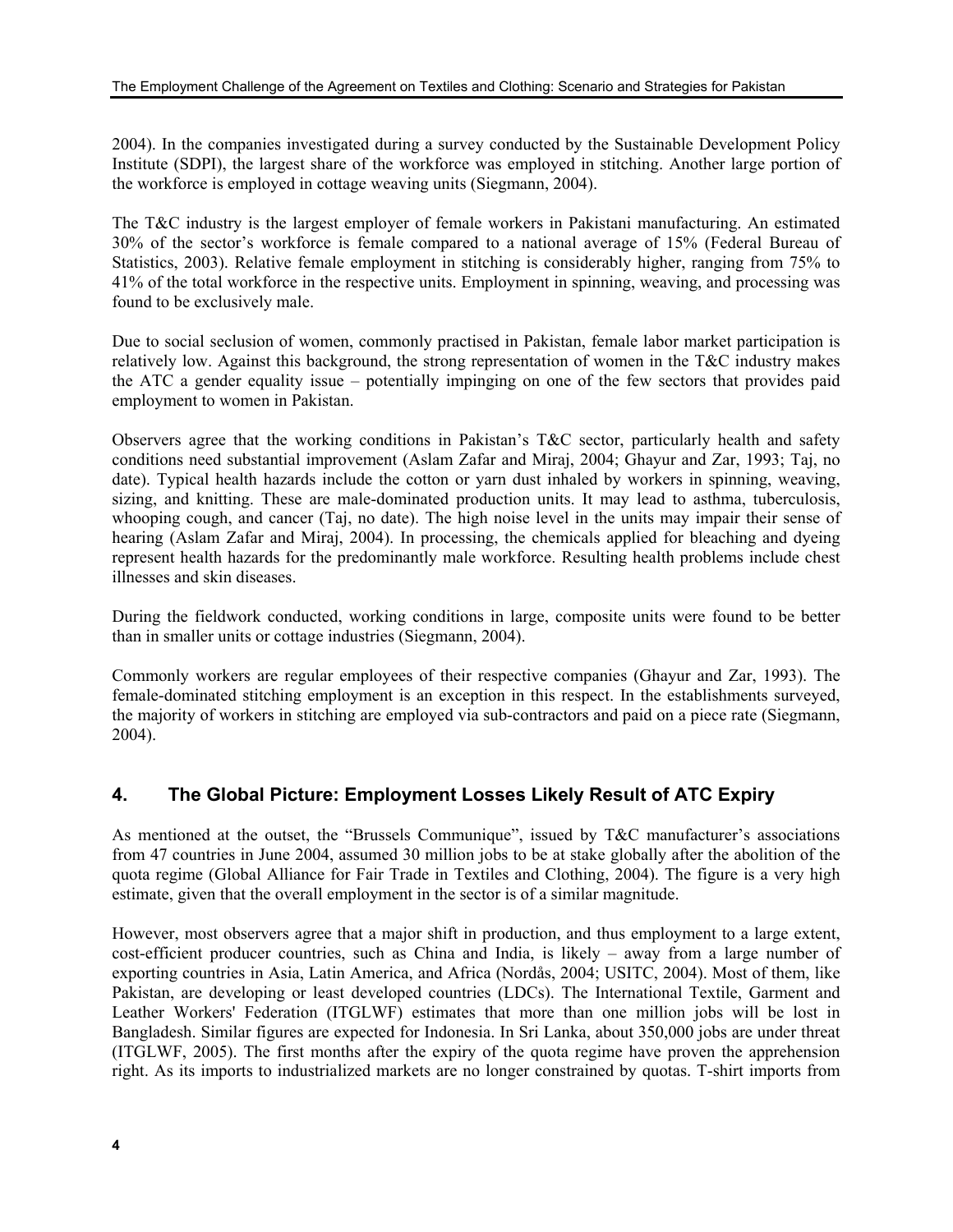China to the EU have risen by 187% compared to the same period in 2004. The surge replaced imports by Pakistan, Sri Lanka, and Bangladesh among others (ICTSD, 2005b).

Therefore, the LDCs requested in October 2004 that the WTO Secretariat prepare a report suggesting ways to maintain market shares in the T&C sector to ensure a smooth transition after the expiry of the quotas (ICTSD, 2005a). The final mandate for this study is considerably watered down from the LDCs' original request. The initial focus was on social costs for the developing countries, particularly in terms of employment losses for the largely female workforce. In this context, Sri Lanka and Turkey stressed that the LDCs are not the only ones negatively affected by the ATC expiry (ICTSD, 2004b).

Overall, the WTO's reaction to the employment challenge posed by the ATC expiry has been alarmingly low. It raises the question how serious the WTO and its members individually take the organization's commitment to sustainable development as included in the WTO's preamble and, consequently, to the principle of Special and Differential Treatment for developing countries, i.e. special treatment for developing countries that are WTO members.

#### **5. The Pakistani Perspective: Potential Employment Impact of the ATC Expiry**

The textiles and clothing industry in Pakistan prepared for the post-quota era by machinery upgrades. Overall, four billion dollars have been invested in the industry from 1999 to 2003 (Ministry of Finance, 2004). Almost half of the investment went into spinning, whereas the female-dominated clothing sector obtained less than 5% of the total. Due to the labor-saving nature of many of these investments, e.g. in weaving, knitting, and processing, capacity increases do not necessarily add to the workforce. Stitching units were found not to be the primary targets for machinery upgrades (Siegmann, 2004). However, the scope for labor-saving efficiency improvements here is limited, as one sewing machine has to be operated by one person. The expansions in these units consequently do translate into additional employment.

Textile exports between July and December 2004 declined by 2.7% compared to the previous year's period. The three categories that are most employment-intensive, i.e. cotton fabrics, bed wear, and readymade garments show a mixed performance. Whereas exports of cotton fabric grew by a modest 2%, the value of both bed wear and ready-made garments exports decreased by 23% and 20%, respectively (State Bank of Pakistan, 2004)<sup>2</sup>. The development is paralleled by a negative production growth of large units in such high value-added items. However, the latter two categories are the ones that display a high concentration of female workers. So far, no figures are available about the export performance after the expiry of the ATC. Anecdotal evidence demonstrates that producers of textiles experience an increased demand, whereas garment exporters are losing orders to China.

One can assume these trends to bear the following implications for employment in the Pakistani  $T\&C$ industry:

Employment in the units affected by labor-saving investments is predominantly male. Capacity increases have a more positive impact on employment in the units with a high concentration of female workers, as they are labor-intensive. Expansions, thus, translate into additional employment. In the short run the

 $\overline{a}$ 2 One can assume that the drop in bed wear exports is caused by the embargo of bed wear exports by the US due to over-shipment in this category and the imposition of an anti-dumping duty on this sector by the EU (State Bank of Pakistan, 2004) and thus does not necessarily indicate a trend.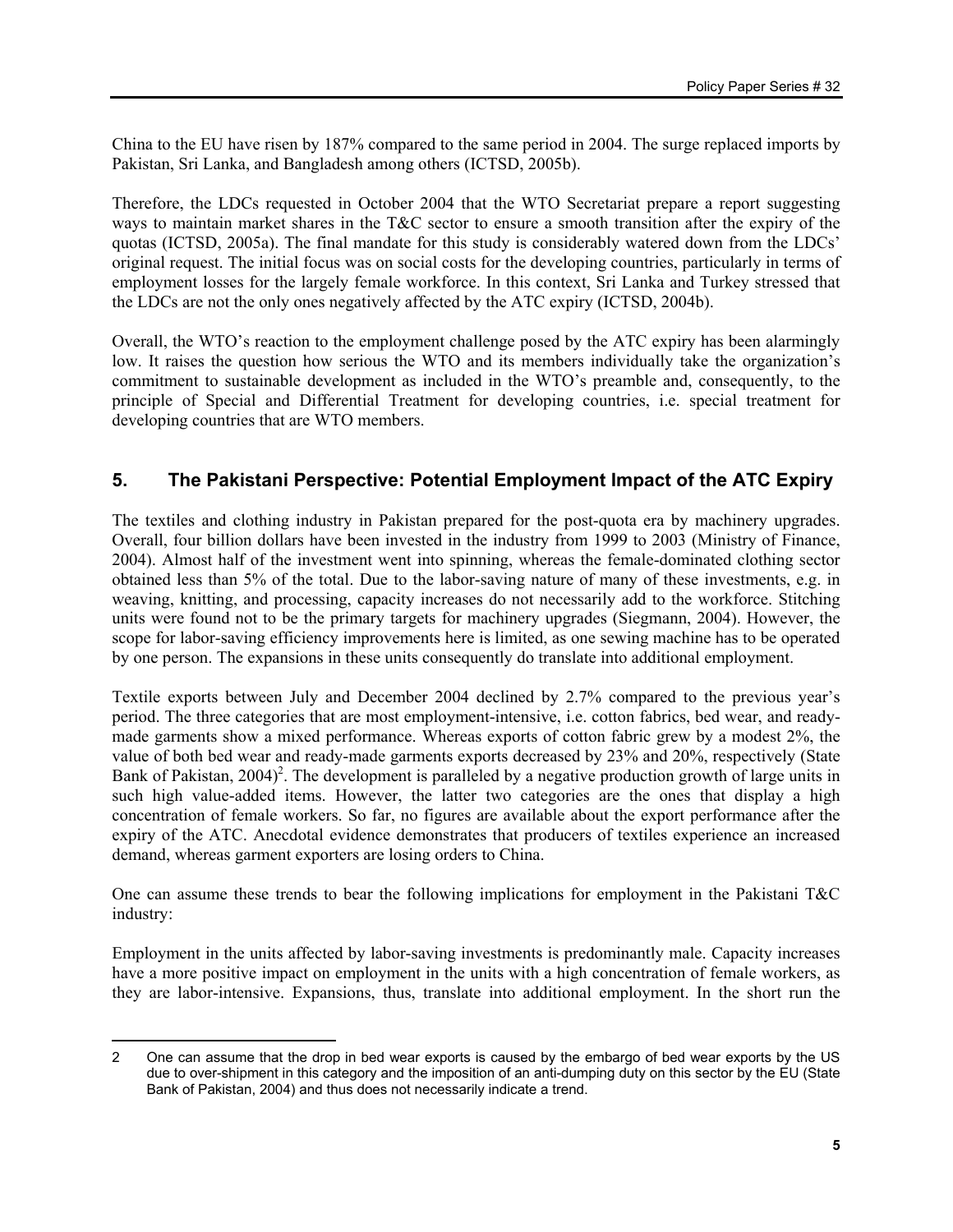preparations for more liberalized trade in textiles and clothing might have increased relative female employment in the industry.

The long-term employment effects of the full implementation of the ATC are less clear. They depend on the structure of the industry after the abolition of the quota regime, and thus on the competitive position of the Pakistani T&C industry in the post-quota era. It will be influenced by the policy reactions of major importers and exporters in the global market for  $T\&C^3$ . It is highly probable that Pakistan will not be competitive in garments, but specializes in cotton yarn and cloth. This is because of the fact that the clothing industry has not been the focus of technology upgrading, enhancement of workers' skills, and quality improvements.

The scenario would lead to a large number of job losses, as the clothing industry is considerably more labor-intensive than earlier stages of textile processing. Given its capital-intensity, it is unlikely the textile sub-sector, apart from made-ups such as bed wear, will absorb a large number of workers. Due to the concentration of women workers in the garment sub-sector, it would also imply a significant decrease in relative female employment. This might destroy these women workers' hopes for economic and overall empowerment, and uplifting of their families.

Apart from overall employment and the gender composition of the workforce, the regime change will affect working conditions. Increased competition in global trade in textiles and clothing will lead to downward pressure on prices, and increased demand for shorter lead times and better quality. Increased cost competition for the Pakistani T&C industry might lead to an increase in precarious forms of employment, in particular piece-rate payments in stitching. They provide more flexibility to the employer and reduce overhead costs. For the worker, such contract types imply an increase in health and safety risks as well as a decrease in fringe benefits, e.g. health insurance. Again, due to the concentration of female workers in stitching, this can be assumed to affect female rather than male workers.

### **6. Special Mitigation Measures Needed**

The scenario implies that special mitigation strategies are needed for garment workers – most of them are female – in the sector.

The Islamabad Action Plan, developed in October 2004 by representatives of more than 20 Pakistani trade unions, federations, women's organizations, and other labor-related non-governmental organizations (NGOs), stressed the government's and employers' responsibility to set up targeted social safety nets for workers who are dismissed due to the ATC expiry (FES and SDPI, 2004). They may include counseling, skill upgrading, entrepreneurship programmes, access to loans etc. A special effort should be made to reach vulnerable female workers due to significantly lower chances for alternative employment they face. Bangladesh, for example, has plans to train 40,000 garment workers to improve their skills in 2005, in a partnership with a non-profit organization (UNDP, 2005).

In order to better protect T&C workers against becoming a buffer for intensified trade after the quota expiry, the government and employers were also urged to implement existing labor laws, extend them to contract and informal sector workers, and to workers in export-processing zones. It is crucial that sanctions should be imposed for violations of workers' rights. Women workers are particularly vulnerable

 $\overline{a}$ 3 The US has invoked safeguard measures against the surge of Chinese imports of textiles and clothing in May 2005. The EU is investigating into the use of similar measures.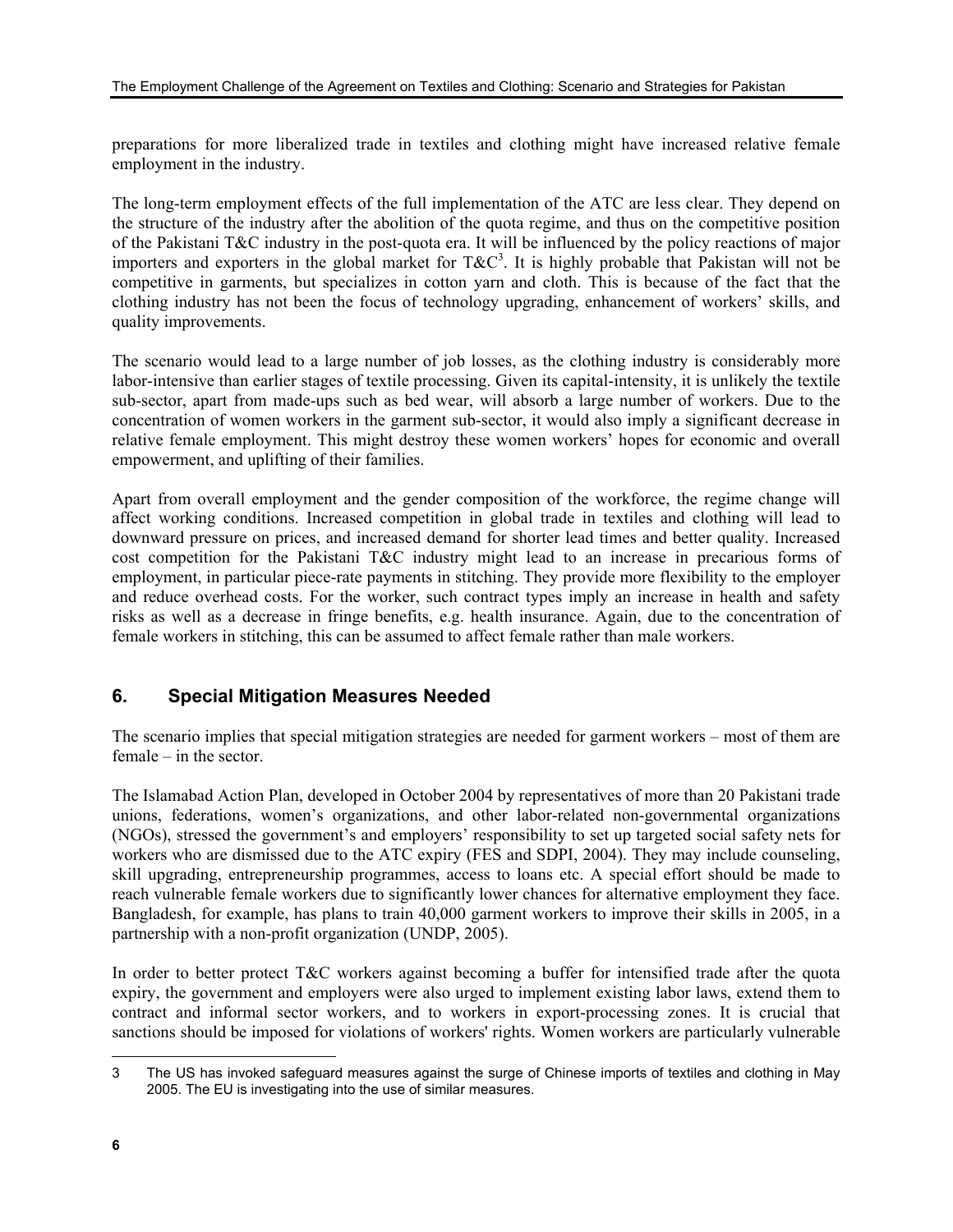due to their concentration in precarious types of work, such as piece-rate contracts and home-based work. The ILO might be able to assist the implementation of these suggestions.

Apart from these directly employment-related proposals, the government should support quality insurance in the T&C industry in order to meet international standards. It would help to enhance productivity, quality, and labor standards, and thus guarantee decent work in globally competitive jobs.

At the multilateral level, it was demanded to lobby the WTO to provide technical assistance to mitigate the social costs of the industry's restructuring, to develop, strengthen, and diversify the country's production and export base. It was seen as an effort to balance the biased distribution of cost and benefits of the ATC, which might benefit consumers and transnational corporations in the North while hurting producers and  $-$  in particular - their workforce in the South<sup>4</sup>.

Finally, duty-free access of employment-intensive Pakistani garments to markets of industrialized countries should be included in bilateral trade agreements in exchange for special regard for labor standards.

#### **7. References**

 $\overline{a}$ 

- All Pakistan Textile Mills Association (APTMA) (2004): Exports of cotton & cotton manufactures. Available at: http://www.aptma.org.pk/formstemp/ecm.asp.
- Aslam Zafar, H. M., General Councillor U.C. No. 195 Arban, and Miraj, A., Muttahida Labour Federation/Labour Coordinator/Pakistan Sugar Mills Workers Federation (2004): Key informant interview conducted on April 13 and 15, 2004. Faisalabad.
- Azam, M., Deputy Secretary Textile Wing, Ministry of Commerce (2004): Key informant interview conducted on April 29, 2004. Islamabad.
- Federal Bureau of Statistics of the Government of Pakistan (2004): Monthly Review Foreign Trade January 2004. Islamabad. Available at: http://www.statpak.gov.pk/depts/fbs/statistics/external\_trade/monthly\_review/review.pdf.
- Federal Bureau of Statistics of the Government of Pakistan (2003): Labour Force Survey 2001-2002. Islamabad.  $\Delta$  at:  $\Delta$  at:  $\Delta$  at:  $\Delta$  at:

http://www.statpak.gov.pk/depts/fbs/publications/lfs2001\_2002/lfs2001\_2002.html.

- Ferenschild, S. and Wick, I. (2004): Global game for cuffs and collars. The phase-out of the WTO Agreement on Textiles and Clothing aggravates social divisions. Siegburg/Neuwied. Available at: http://www.suedwind-institut.de/downloads/global-game\_download.pdf.
- Friedrich-Ebert-Stiftung (FES) and SDPI (2004): Islamabad Action Plan. Action Plan developed at the FES-SDPI workshop "Textile and Clothing Sector Workers in the Post-Quota Era", October 18-19, 2004, Islamabad. Available at: http://www.sdpi.org/what%27s\_new/reporton/ATCWorkshop\_Action%20Plan.pdf.
- Ghayur, S. and Zar, Z. (1993): Pakistan: Working Conditions in the Textile Sector. A Study of the Large-scale Textile Manufacturing Sector in the City of Karachi. Islamabad.
- Global Alliance for Fair Trade in Textiles and Clothing (2004): Brussels Communiqué by the Istanbul Declaration Partners in the Global Alliance for Fair Trade in Textiles and Clothing. Available at: http://www.ncto.org/newsroom/brussels02.pdf.

<sup>4</sup> So far, Pakistan did not play a pro-active role in this respect. Until December 2004, Pakistan, besides India, and China, in particular, had blocked the approval of the WTO technical assistance and training plan for 2005. It had included regional seminars on textiles and clothing addressing the post-quota environment (ICTSD, 2004c).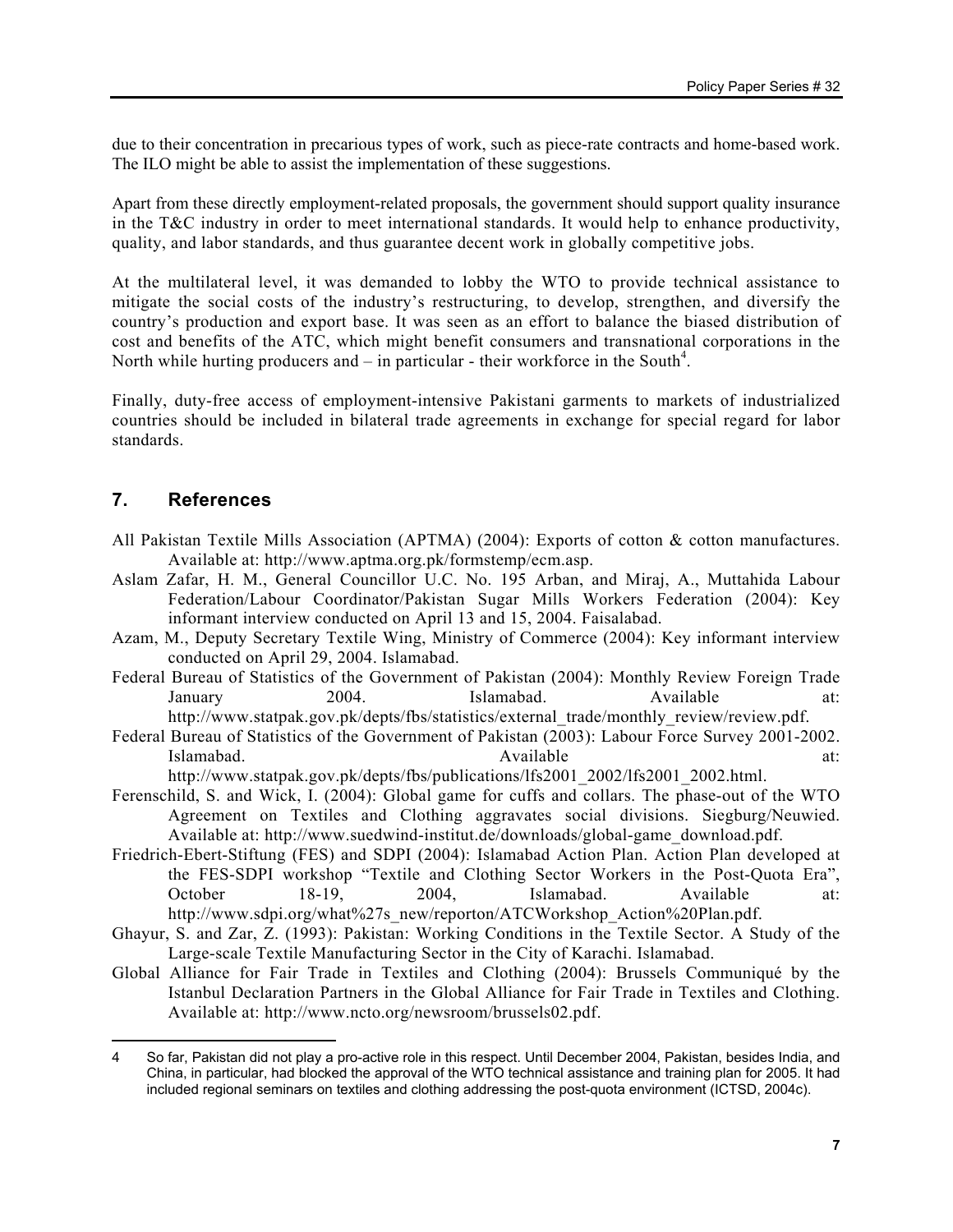- International Centre for Trade and Sustainable Development (ICTSD) (2005b): Bridges Weekly Trade News Digest, Vol. 9, No. 17, May 18, 2005. Available at: http://www.ictsd.org/weekly/05-05-18/BRIDGESWeekly9-17.pdf.
- ICTSD (2005a): Bridges Weekly Trade News Digest, Vol. 9, No. 2, January 26, 2005. Available at: http://www.ictsd.org/weekly/05-01-26/BRIDGESWeekly9-2.pdf.
- ICTSD (2004c): Bridges Weekly Trade News Digest, Vol. 8, No. 44, December 22, 2004. Available at: http://www.ictsd.org/weekly/04-12-22/BRIDGESWeekly8-44.pdf.
- ICTSD (2004b): Bridges Weekly Trade News Digest, Vol. 8, No. 41, December 1, 2004. Available at: http://www.ictsd.org/weekly/04-12-01/BRIDGESWeekly8-41.pdf.
- ICTSD (2004a): Bridges Weekly Trade News Digest, Vol. 8, No. 37, November 3, 2004. Available at: http://www.ictsd.org/weekly/04-11-03/BRIDGESWeekly8-37.pdf.
- International Labour Organization (ILO) (2000): Labour Practices in the Footwear, Leather, Textiles and Clothing Industries. Geneva. Available at: http://www.ilo.org/public/english/dialogue/sector/techmeet/tmlfi00/tmlfi-r.pdf.
- International Federation of Textile, Garment and Leather Workers Association (ITGLWF) (2004): The WTO's Ten Wasted Years. ITGLWF press release February 1, 2005. Available at: http://www.itglwf.org/displaydocument.asp?DocType=Press&Index=952&Language=EN.
- Joekes, S. (1995): Trade-Related Employment For Women In Industry And Services In Developing Countries. United Nations Research Institute for Social Development (UNRISD) Occasional Paper No. 5, Geneva.
- Ministry of Finance of the Government of Pakistan (2004): Economic Survey 2003-04. Islamabad. Available at: http://www.finance.gov.pk/survey/home.htm.
- Ministry of Finance of the Government of Pakistan (2003): Economic Survey 2002-03. Islamabad. Available at: http://www.finance.gov.pk/survey/home.htm.
- Nordås, H. K. (2004): The Global Textile and Clothing Industry post the Agreement on Textiles and Clothing. World Trade Organization. Geneva. Available at: http://www.wto.org/english/res\_e/booksp\_e/discussion\_papers5\_e.pdf.
- Organisation for Economic Co-operation and Development (OECD) (2005): A New World Map in Textiles and Clothing: Adjusting to Change. Paris.
- Oxfam International (2004): Stitched up. How rich country protectionism in textiles and clothing trade prevents poverty alleviation. Oxfam Briefing Paper 60. Available at: http://www.oxfam.org.uk/what\_we\_do/issues/trade/downloads/bp60\_textiles.pdf.
- Shefali, M. K. (2003): Women Workers in MFA to ATC Era. Paper presented at the 6th Sustainable Development Conference, Islamabad, December 11-13, 2003.
- Siegmann, K. A. (2004): The Agreement on Textiles and Clothing: Potential effects on gender equality in Pakistan. SDPI Working Paper Series No. 95. Islamabad.
- State Bank of Pakistan (2004): The State of Pakistan's Economy Second Quarterly Report 2004- 2005. Karachi. Karachi. Available at: http://www.sbp.org.pk/reports/quarterly/FY05/second/index.htm.
- Taj, C. Z. A. (no date): Globalisation and international development in textiles and garments. Country Report of Pakistan to the International Textile, Garments and Leather Workers Federation. Available at: Available at:

http://www.tgwu.org.uk/TGWUInternatEd/Textiles/country\_report\_of\_pakistan.htm.

United Nations Conference on Trade and Development (UNCTAD) (2004): Trade and Gender: Opportunities, Challenges and the Policy Dimension. Note by the UNCTAD secretariat. Available at: http://www.unctad.org/en/docs//td392\_en.pdf.